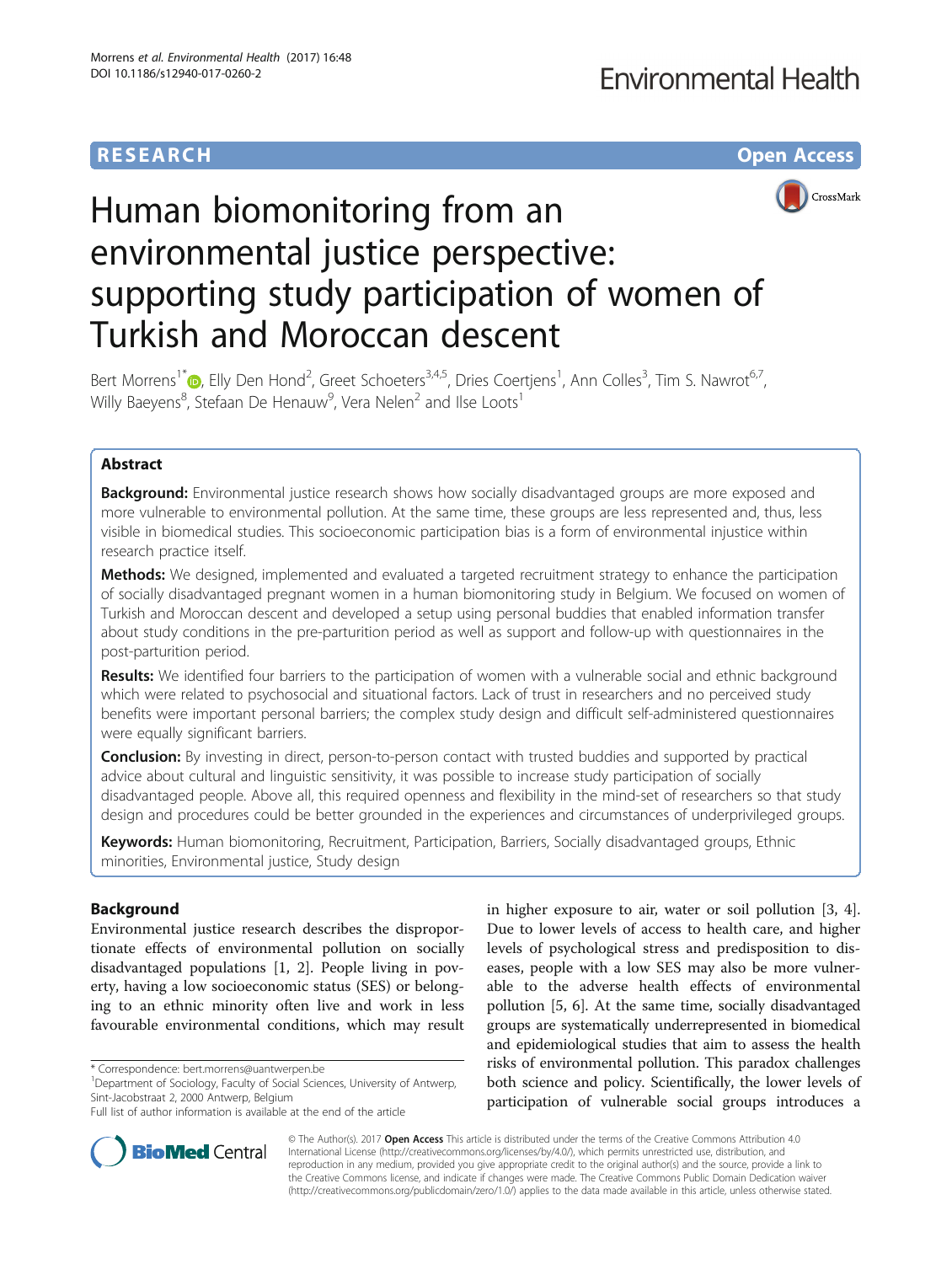selection bias which undermines the external validity of scientific data. It also hinders subgroup-specific analysis of environmental risk exposure, stratified by income, ethnicity or education, which is one of the major weaknesses in research on environmental health inequalities in the European region according to World Health Organization [[7](#page-7-0)]. This also has consequences for policymaking and society, because by monitoring only middle and higher social classes, specific risk groups remain hidden, impeding targeted policy action and maintaining existing patterns of social exclusion.

The most commonly encountered participation barriers for socially disadvantaged people can be classified into four groups [[8](#page-7-0)–[10](#page-8-0)]. Firstly, there may be psychological or emotional barriers (feelings), such as mistrust in science and fear of data abuse and violations of privacy, often the result of social stigma or mistreatment of historically disadvantaged communities. A second group of barriers are more socioeconomic and cognitive in nature (resources), such as limited health literacy, which makes the benefits of preventive screening and research of less evident value to those with lower levels of education. A third group comprises cultural barriers (habits), which may arise when research designs ignore culturally specific beliefs about illness and health or gender roles. Fourthly, logistical and practical barriers (obstacles) may also hinder access to research programmes. These might be rigid exclusion criteria or non-flexible sampling methods.

The challenge of assessing a more diverse study population seems to be particularly difficult in research using human biomonitoring (HBM), a technique used to measure the internal exposure and biological effects of chemical compounds in human tissue or specimens, such as blood, urine or breast milk [[11\]](#page-8-0).

Studies comparing the characteristics of participants and nonparticipants in population-based research involving blood donation reveal that socioeconomic factors strongly affect participation [[12](#page-8-0), [13](#page-8-0)]. For example, in Spain, individuals with a university education were almost four times more likely to participate in a human biomonitoring study than people with lower levels of education [[12](#page-8-0)]. This may be problematic, since HBM studies in the US [[14](#page-8-0), [15](#page-8-0)], Germany [[16\]](#page-8-0), Belgium [[17\]](#page-8-0) and Spain [\[18](#page-8-0), [19\]](#page-8-0) have shown that socioeconomic factors also influence internal exposure to pollutants. However, these results are not always in line with the traditional environmental justice hypothesis, because social differences have an effect in both directions. Exposure to lead, cadmium, bisphenol A and brominated flame retardants is usually associated with lower SES (measured by educational attainment, income or occupational social class), while body concentrations of mercury, arsenic, and chlorinated compounds such as polychlorinated biphenyls (PCBs) and dichlorodiphenylethylene (DDE) are mostly higher among people with higher SES [\[14](#page-8-0)–[19](#page-8-0)]. Besides these larger population-based surveillance studies, HBM data have also been used in (smaller) community-based and advocacy projects that aim to support and empower the voices of specific polluted communities [\[20\]](#page-8-0). These projects also emphasise the need for adapted strategies to recruit and retain economically disadvantaged and ethnically diverse participants [\[21\]](#page-8-0), the challenges of obtaining Institutional Review Board coverage [\[22\]](#page-8-0), and the need to consider reporting-back protocols in populations with varying levels of literacy [[23](#page-8-0)].

The Flemish Environment and Health Study (FLEHS), a human biomonitoring programme involving newborns, adolescents and adults in Flanders (the northern part of Belgium) [\[24\]](#page-8-0), faces the same challenges. Participants with lower SES, defined in terms of educational attainment, household income or ethnic background, are systematically underrepresented in the study samples. For example, of the respondents in the combined samples of the FLEHS II studies of mothers and adults (20–40 years of age) in 2008 ( $n = 459$ ), 5.1% were in the low educational attainment group (had not completed secondary education), compared to 14.7% in the general Flemish population (25–34 years of age). 3.9% of respondents had a foreign origin (a parent not born in Belgium), compared to 15% of the general Flemish population. Social scientists from the FLEHS research team have begun to explore this participation bias. To address the issue of social inclusion in the study, we designed, implemented and evaluated a targeted recruitment strategy nested in the FLEHS III mother-newborn study of 2014. This article describes the process and the outcome of this targeted approach, which aimed to increase the participation rate of socially disadvantaged pregnant women and obtain a study sample that was more representative of the social and ethnic diversity of the Flemish population.

## Methods

The aim of the Flemish Environment and Health Study was to provide information on the distribution of internal exposure to environmentally hazardous chemicals in the Flemish population. Flanders is an industrialized region in the north of Belgium with 6 million inhabitants. This region is densely populated and has a dense traffic network. In FLEHS III (2012–2015), participants were recruited from all five Flemish provinces, with the number of participants from each province proportional to the number of inhabitants. A stratified, clustered multi-stage design was used to recruit mothers giving birth in randomly selected maternity hospitals as primary sampling units (PSU). The selected PSUs were located at least 20 km from each other. The standard recruitment strategy within each PSU was to ask midwives to inform pregnant mothers about the study and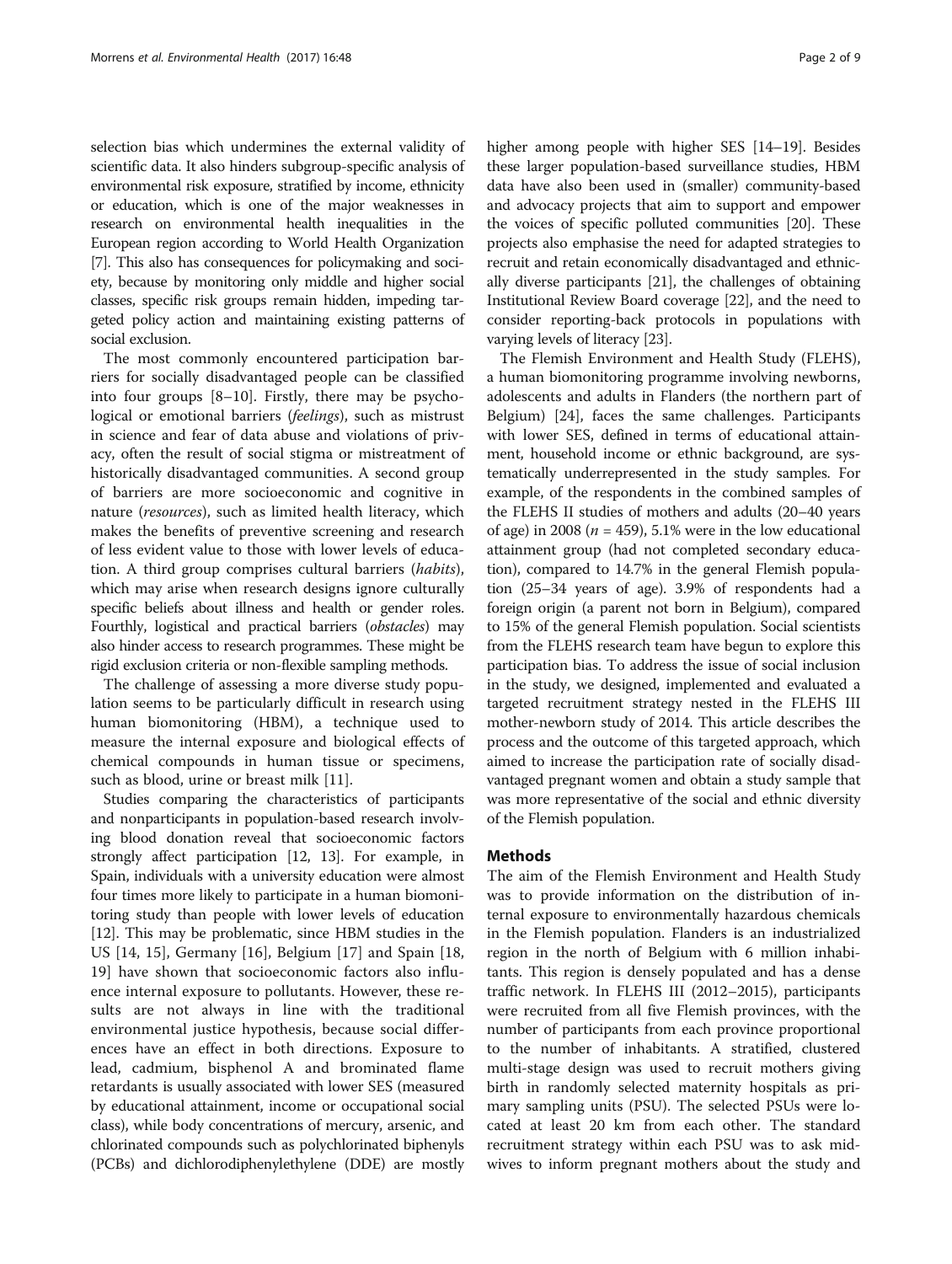invite them to participate. Study nurses provided potential participants with detailed information about the study protocol and asked mothers to sign the informed consent form. To account for seasonal variation, recruitment was spread across one full year (November 2013 to November 2014). The inclusion criteria were: (1) residing for at least 5 years in Flanders; (2) giving written informed consent, and (3) being able to fill out an extensive Dutch questionnaire (potentially with the assistance of a family member or an interpreter). All participants donated cord blood and consented to a biopsy from the placenta after the birth of their baby. Optionally, they agreed to donate a hair and/or nail sample. In the week after the delivery, the mothers completed an extensive questionnaire (self-administered) providing information on lifestyle, health status, food consumption, use of tobacco and alcohol, residence history, education and occupation. The study protocol was approved by the ethical committee of the University of Antwerp.

The study goal was to recruit 250 pregnant women. We also aimed to recruit an additional 80 women with a socially more vulnerable position from two of the selected maternity hospitals, one situated in the city of Antwerp (urban region) and one in Heusden-Zolder (rural area in a former coal-mining region). Selection for oversampling was based on three criteria: low educational attainment (mother did not complete secondary education), ethnic background (mother having at least one parent not born in Belgium), and at risk of poverty (having a household income below the national poverty line). In defining ethnic background, we focused on people with Moroccan and Turkish roots, as they constitute the largest ethnic minorities in Belgium [\[25](#page-8-0)].

To recruit these hard-to-reach volunteers, we designed a three-track strategy that was implemented in the two maternity hospitals during the entire recruitment period of 13 months.

(I) Modify study procedures – the first step in our strategy was to obtain advice on the ethnic matching and suitability of the vocabulary in the information materials and study procedures. To this end, we conducted eight semi-structured in-depth interviews with organizations and experts in the field of prenatal care, poverty and ethnic cultural minorities. The question guideline for the interviews included four categories: (i) environmental health risk perceptions (how do socially vulnerable pregnant women experience environmental health risks? What are their major environmental concerns?), (ii) habits and beliefs concerning pregnancy and delivery (are there specific cultural habits to be aware of when working with ethnic minority women?), (iii) participation barriers for HBM research (which study

procedures may cause barriers for socially vulnerable women?), (iv) opportunities to increase participation (how can we motivate pregnant women? Which elements or messages should be emphasized?). We also organized a focus group with five young mothers from an urban Moroccan and Turkish community. The aim was to test the standard introductory talk about the study protocol and informed consent with the mothers and ask for their feedback. All interviews and focus group were audiotaped in order to extract relevant

- advice, which was then summarized in separate reports. Finally, we outsourced a thorough screening of our standard information and communication material to a non-profit anti-poverty organization.
- (II) Network with community organizations and local professionals – the second step in our strategy was to achieve broader publicity and endorsement of the study and to stimulate word-of-mouth promotion within communities in the catchment areas. To this end, we invested in bilateral consultations with local organizations (e.g. community centres, general practitioners) to personally introduce and advertise the study. We also attempted to encourage and support the midwives in the two selected hospitals in advertising the study to pregnant women with an ethnic background during prenatal consultations.
- (III) Implement a personal buddy system for participants – the third and central step in our strategy was to build trust and personal relationships with potential participants by offering them individual support throughout the study process. This was done by buddies – third-party women with the same ethnic background as our target group. We employed three Turkish and Moroccan buddies with a strong social network in the catchment areas close to the collaborating hospital. The buddies were instructed and trained in three consecutive meetings with the research team. They were asked to identify pregnant women eligible for the study, inform them of its aims and encourage them to participate. A brochure summarizing the main messages and expectations was created using culturally appropriate and simply formulated language. This brochure was translated into Arabic, Turkish and French, and included a toll-free phone number for further questions. Buddies gave their personal mobile phone number and e-mail address to interested women to contact them after delivery to arrange a visit in the maternity facility, or at home to assist with filling out or translating the questionnaire. Buddies kept a logbook to document their experiences and record the reactions of potential participants. Halfway through and at the end of the recruitment period, we organized a joint evaluation meeting with the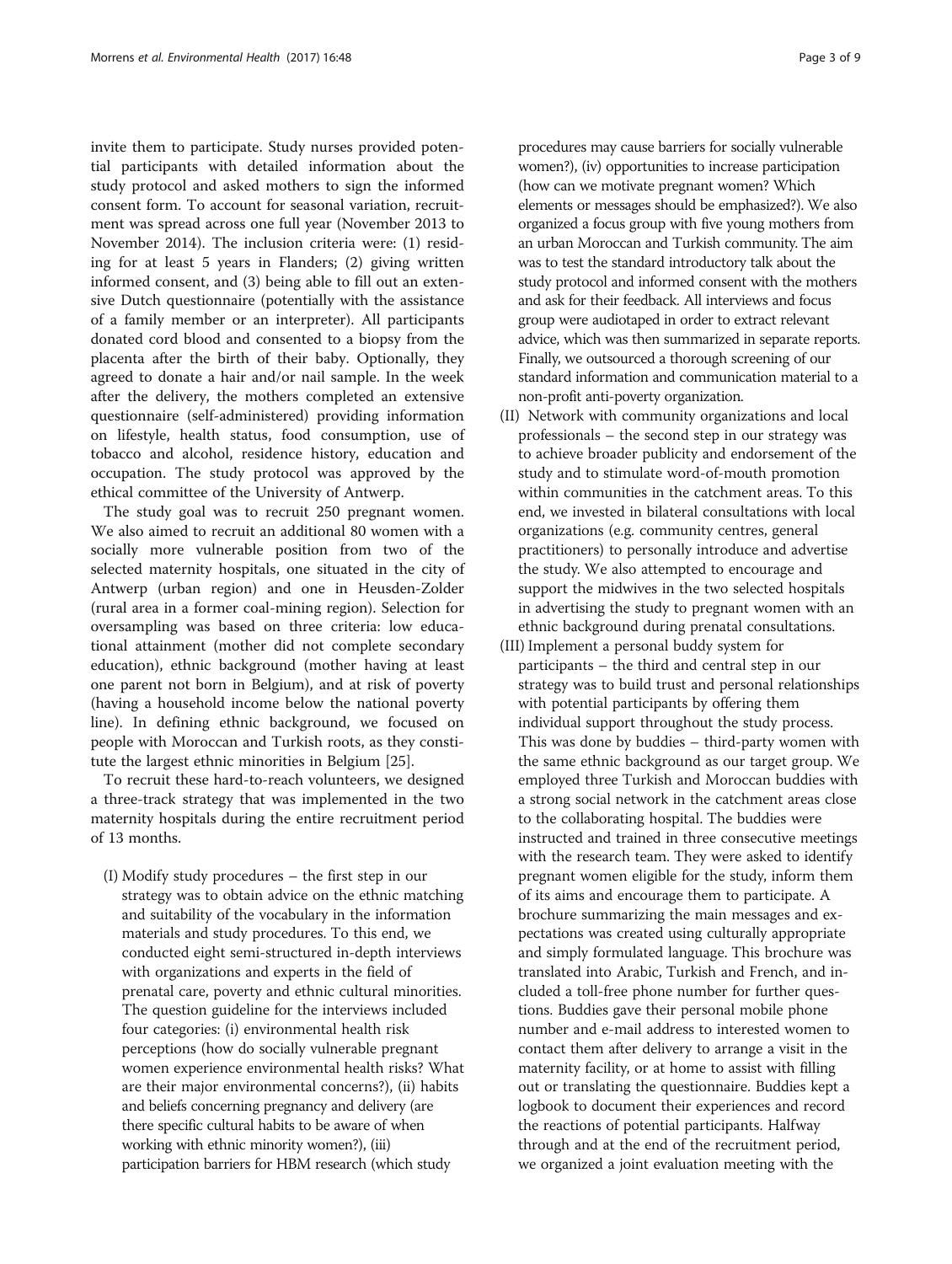buddies and the research team. We discussed the advantages and disadvantages of the recruitment efforts, the barriers observed and reasons given for study refusal, and the factors associated with willingness to participate.

The results of our targeted recruitment strategy are described in both qualitative and quantitative terms. The qualitative section contains reflections and more formative evaluations of the research team, the buddies and the midwives. Additional input was gathered from a focus group with young mothers of Moroccan and Turkish background, and from consultations with field organizations and poverty experts. The results are structured around the four participation barriers identified. The quantitative results address the summative evaluation and compare the socioeconomic profiles of participants recruited using the targeted strategy and those recruited without this strategy.

## Results

During the design and the implementation of the targeted recruitment strategy, we identified at least four barriers to the participation of disadvantaged people who are at risk of social exclusion from human biomonitoring research.

First barrier: overcoming an intuitive 'no'. The focus group with Turkish and Moroccan mothers revealed an initial emotional, almost intuitive, barrier to participation in the HBM study. This is related to both the nature of the study (what we ask of participants) and the timing of the study (when we ask for their participation). The biological samples, particularly the placenta sample, was initially a frightening idea and was perceived to involve giving away personal property. The timing for consent (on the day of delivery) was also concerning because they considered that they would be in 'an emotional danger zone'. It was suggested that this first psychological barrier might be overcome by the provision of more tangible information about the study and giving candidates more time to decide about participation. If information was provided earlier in the pregnancy, there would be more time to reflect and to consult others in their social environment about study participation and thus prevent people being overcome by this sense of fear when consent is asked for immediately after delivery.

Thus, the primal focus of our recruitment strategy was to invest in information transfer to eligible candidates about the study process in the pre-parturition period. Buddies were employed to inform pregnant women in advance, and maintain contact to assist with filling in the questionnaire after delivery. In the first instance, the buddies were asked to contact pregnant women wherever they thought appropriate. However, we soon realized that pregnant women perceived the HBM study as a genuine medical study (as opposed to a health survey). A personal introductory talk was therefore most appropriate and most effective in a medical setting, that is, the maternity department of the collaborating hospitals. Recruiting pregnant women in public places or at community organization activities was also tried but proved to be less effective because potential candidates could not always be identified (pregnancy not discernible), and the nature of the research was perceived to be too sensitive and personal to address women in a group or in public settings. As an alternative, the buddies were granted access (by the cooperative hospital management) to the prenatal consultation waiting rooms and could approach pregnant Turkish and Moroccan women who they identified as potential candidates. The introductory talk centred on information about the non-invasive and risk-free nature of the biological sampling.

The two most often mentioned reasons for nonparticipation, according to the buddies, were mistrust in the study and lack of husband's consent. Mistrust was most frequently mentioned as related to anxiety about data abuse. The Turkish buddy mentioned conversations with pregnant women who refused to participate because they believed the placenta sample would be used to clone their baby. The Moroccan buddy observed more religious reservations concerning biological samples. In some Muslim communities, the placenta is perceived as sacred and scientific studies involving tissue donation are believed to be forbidden according to the rules of the Koran ('haram'). This clearly showed that ethnic minority groups allocate diverse social meanings to and cultural evaluations of placenta donation, and that placental tissue is certainly not universally perceived as biological waste. This has also been documented in other studies [[26](#page-8-0), [27](#page-8-0)]. According to the buddies, other women showed an initial interest in participating but expressed the will to discuss this with their husband. When the buddies contacted these women later, they were reluctant to participate because their husband had not consented.

Second barrier: having a perceived benefit. Reassuring the women that study participation would not involve risks seemed to be a first important step, but proved to be inconclusive. The women also needed to be encouraged to complete all elements of the study. The perception of personal utility and benefits of study participation was found to be an important prerequisite, also mentioned in other studies [\[10](#page-8-0), [28\]](#page-8-0). Typically, the FLEHS research team attempts to underline the benefits of participation by reporting individual results to participants and offering them a summary of the group results. We also attempted to appeal to the social responsibility and scientific inquisitiveness of potential participants by starting our information brochure with the question: 'Have you ever wondered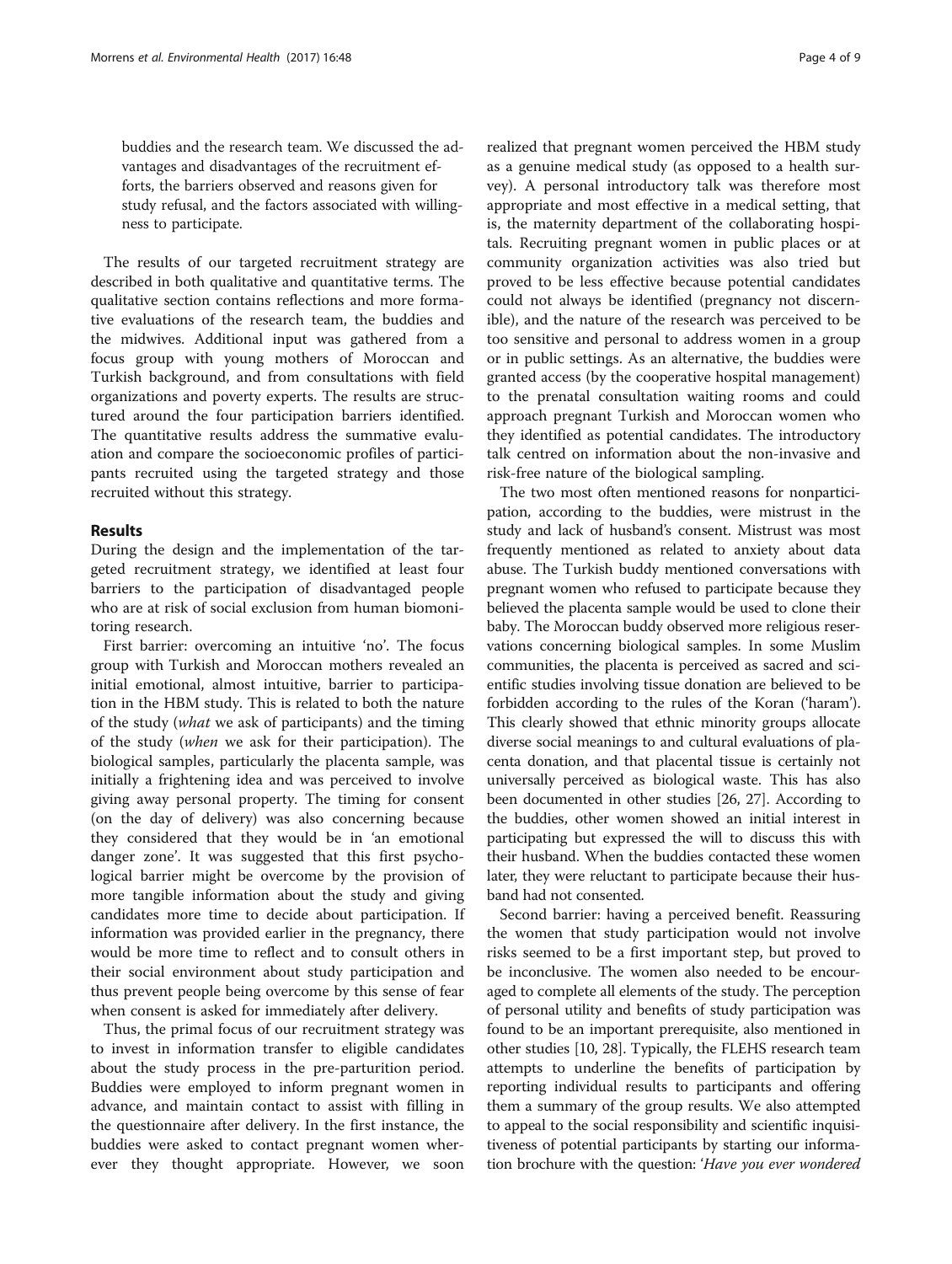whether your child will grow up in a healthy environment? If you have, read on, because we want to answer this question with you'. However, the pilot testing of this brochure with the target group demonstrated that this message was not convincing. The limited scientific literacy and familiarity with research protocols made it difficult to relate to the scientific and societal value of the study. This was also mentioned in relation to our initial catchphrase in the brochure, intended to articulate the policy relevance of our research: 'When health effects are apparent, the government will take action'. Women living in more deprived conditions could misinterpret this message as entailing the intervention of social services in the domestic arena.

We were advised to frame the utility and benefits of study participation more in terms of 'personal profit': firstly, by offering participants more personalized information on how to avoid or protect themselves against exposure to environmentally hazardous chemicals and how to recognize toxic substances in consumer products; and, secondly, by providing more tangible examples of collective policy action being taken in response to the study and emphasizing their valuable contribution to this policy process. We realized, however, that a focus on this information and providing examples required greater familiarity with the study programme and could therefore not effectively be outsourced to the buddies.

Third barrier: avoiding research triage. In theory, the midwives had to briefly mention the HBM study and collect samples from all births during the fieldwork period, except from those women who explicitly refused to participate or did not meet the inclusion criteria. In practice, however, we gradually observed multiple logistical restrictions to the sample collection. For example, during low hospital staffing periods (weekends, night shifts) or very busy periods, midwives did not systematically collect samples. Also, in the case of emergency deliveries or caesareans, women were usually not informed about the study and samples were not taken. A detailed monitoring of the sample collection in one maternity ward over 6 months revealed effective sampling in only 16% of deliveries (Fig. 1). In 29% of deliveries, women did not participate in the study for logistical reasons; for example, the midwives forgot to collect the sample, or it was a caesarean, an emergency or a weekend delivery.

Although these obstacles relate to all potential study participants, they particularly affect socially vulnerable populations such as ethnic minorities, who are less confident or less able to communicate with the medical staff in Dutch. Additionally, in relation to these groups, the bias could also be reinforced from the opposite direction: study nurses and midwives may feel less confident in explaining study protocols to non-Dutch-speaking women and assume that they are less interested in participating in biomonitoring research. In clinical trial participation this is called physician triage, a well-known mechanism by which physicians and nurses fail to present the option of participation in a clinical trial because they assume that certain patients would not agree, would not understand the study requirements or would not adhere to protocols [[10, 29\]](#page-8-0). Socially vulnerable women also often leave the hospital within 24 h of delivery and are thus more difficult to reach for the purpose of research studies.

Fourth barrier: filling out the paperwork. Even when samples were taken and consent was given, participants would still be dropped from the study if they did not send back the self-administered questionnaire. Such questionnaires collect data on a broad range of explanatory variables and they can be long and complex, in our case, including questions about diet, the home environment, medical history and work conditions.

The screening of the questionnaire by professionals from a social profit organization indicated that the issue of the simplicity of the questions was a bigger challenge than the language barrier itself, so merely translating the

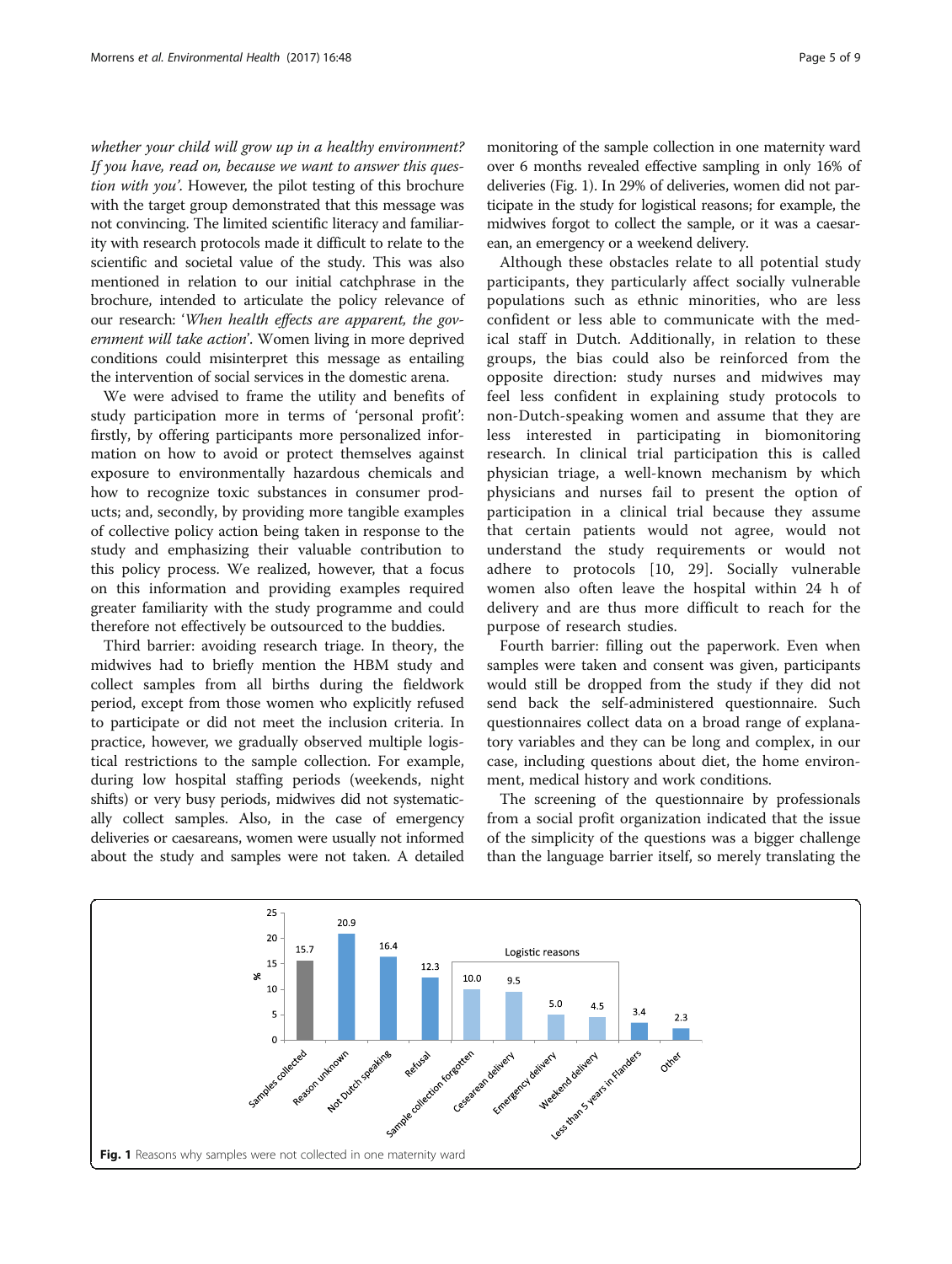questionnaire was not the best option. The screening of the questionnaire revealed a number of words and phrases that were overly difficult or were confusing to people with weaker literacy skills. At a more fundamental level, a number of questions were identified that would be considered sensitive or offensive, and could be expected to result in socially desirable answers. For example, people living in vulnerable social conditions might attempt to minimize the extent to which they engage in unhealthy behaviour, such as smoking and alcohol consumption, or will not respond to questions concerning sexual health or reproduction. To address these risks, study nurses emphasized the confidentiality of the results to the mothers and actively promoted the support of the buddies or themselves in filling out the questionnaire. The buddies completed several home visits to assist participants to fill out the questionnaire. Although this approach was evaluated positively by the buddies, the Moroccan buddy experienced family tensions in some households when the husband of the participant wanted to monitor the answers given.

After a sample period of 13 months, we recruited 281 mothers across Flanders to FLEHS III: 101 were recruited in the two maternity hospitals where we applied the targeted strategy, and 180 were recruited in four maternity hospitals where the standard recruitment strategy was used. In the previous Flemish HBM study, performed in 2008 (FLEHS II), we recruited 255 mothers in a non-targeted manner.

Table 1 indicates that our targeted approach was most successful in recruiting more participants with a Turkish or Moroccan background. In both maternity hospitals where our strategy was implemented (where Turkish and Moroccan buddies assisted) almost 20.8% of the participants had Turkish or Moroccan roots, compared to 2.2% of the participants in the other four maternity hospitals. Moreover, the percentage of participants with a household income below the national poverty line was 2.4 times higher in the maternity hospitals that used the targeted strategy. These percentages must be interpreted with caution since this was not a standard case-control design. Socioeconomic differences in the samples obtained with and without the targeted recruitment strategy could also be influenced by regional characteristics of the selected maternity hospitals. When we compare the profile of FLEHS III (Column C) with that of FLEHS II where we used the standard strategy in all six maternity facilities (Column D), we see a large increase in the number of participants with a Turkish or Moroccan background, and a moderate increase in participants with a low household income and low educational attainment.

Discussion Socioeconomic participation bias in human biomonitoring studies is a form of environmental injustice within research practice itself: those who are most exposed and most vulnerable are least monitored and least represented in research. In an attempt to address this injustice, we designed and implemented a targeted recruitment strategy to enhance the participation of socially disadvantaged pregnant women. We found that women with a vulnerable social background are not a priori less willing to participate, but they do experience

Table 1 Socioeconomic profile of participants recruited in FLEHS III (maternity hospitals with and without targeted strategy) and FLEHS II

|                                             | <b>FLEHS III 2014</b>                             |                                                                |                                                                |                                                              | <b>FLEHS II 2008</b>                               |
|---------------------------------------------|---------------------------------------------------|----------------------------------------------------------------|----------------------------------------------------------------|--------------------------------------------------------------|----------------------------------------------------|
|                                             | Recruited participants                            | (a) Standard strategy in 4<br>maternity hospitals<br>$N = 180$ | (b) Targeted strategy in 2<br>maternity hospitals<br>$N = 101$ | (c) Total in 6 maternity<br>hospitals $(a + b)$<br>$N = 281$ | (d) Total in 6<br>maternity hospitals<br>$N = 255$ |
|                                             |                                                   |                                                                |                                                                |                                                              |                                                    |
| Educational<br>attainment<br>mother         | Primary education (less<br>than secondary school) | 8.5%                                                           | 10.4%                                                          | 9.2%                                                         | 8.7%                                               |
|                                             | Secondary education<br>(secondary school)         | 26.6%                                                          | 37.5%                                                          | 30.4%                                                        | 29.8%                                              |
|                                             | Tertiary education (college)                      | 65.0%                                                          | 52.1%                                                          | 60.4%                                                        | 61.5%                                              |
| Ethnic<br>background<br>mother <sup>a</sup> | Turkish/Moroccan                                  | 2.2%                                                           | 20.8%                                                          | 8.9%                                                         | 2.0%                                               |
|                                             | Belgium                                           | 87.3%                                                          | 69.3%                                                          | 81.1%                                                        | 94.1%                                              |
|                                             | Other                                             | 10.0%                                                          | 9.9%                                                           | 10.0%                                                        | 3.9%                                               |
| Household<br>income <sup>b</sup>            | Below poverty line                                | 10.8%                                                          | 25.0%                                                          | 16.4%                                                        | 12.5%                                              |
|                                             | Above poverty line                                | 89.2%                                                          | 75.0%                                                          | 83.6%                                                        | 87.5%                                              |

<sup>a</sup>Country of birth of parents of mother

b Equivalized monthly household income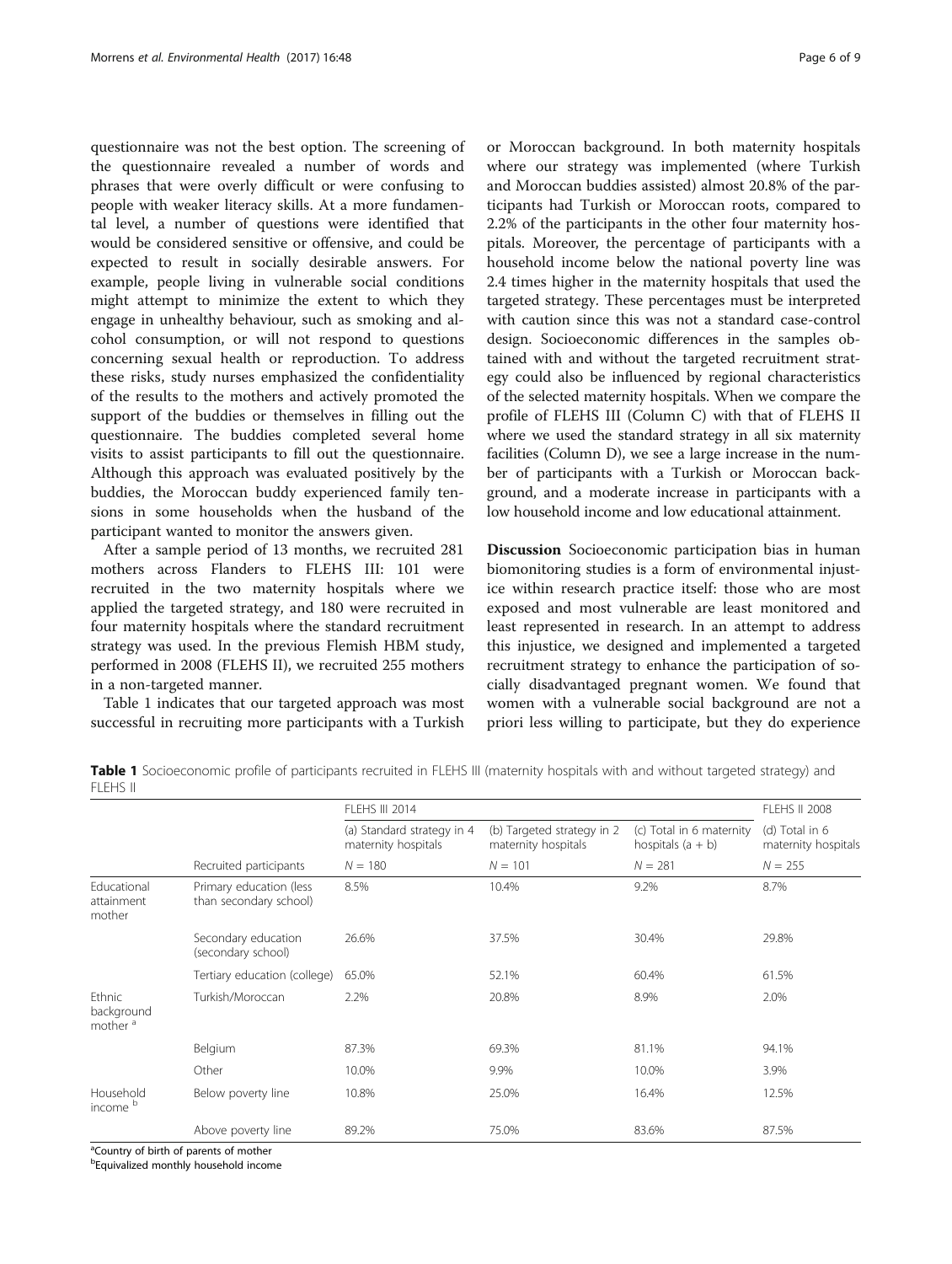at least four barriers that may hinder their participation. These barriers are related to both psychosocial and situational factors. Lack of trust in the researchers and no perceived study benefits are important personal barriers, while the complex study design, with sampling procedures that were outsourced to external midwives and difficult self-administered questionnaires, were equally important barriers.

To address these barriers, we developed a setup that used personal buddies, which enabled both information transfer about study conditions in the pre-parturition period as well as support and follow-up to assist with the self-administered questionnaires in the postparturition period. This idea was inspired by case studies which used peer support workers to engage hard-toreach groups in different fields of healthcare [[30\]](#page-8-0). The results of our study revealed the importance of a direct, person-to-person recruitment method over anonymous and population-based recruitment. This finding is supported by other research showing that random probability sampling (e.g. with computer-generated postcode lists) and indirect and passive methods of recruiting and advertising in public places or through the media are often not effective ways to ensure the ethnic and socioeconomic diversity of the sample [\[31](#page-8-0)–[34](#page-8-0)]. Adgate and colleagues [\[35](#page-8-0)] found that telephone screening for research participation using a commercial telephone list resulted in the sampling of households with a higher reported income level than the median, thus undersampling the lower socioeconomic groups.

Establishing trust and perceiving the benefits were found to be key to the recruitment process. As other studies have shown, this indicates that people in lower socioeconomic groups perceive biomedical research as more frightening and less beneficial than others [\[36](#page-8-0)]. The buddies, therefore, invested in personal introductory talks at the maternity ward to discuss the non-invasive and risk-free nature of the study. This gave pregnant women the opportunity to ask questions, discuss participation with their husbands and make a more informed decision when midwives asked for samples at delivery. Placental perfusion studies involving pregnant women in Finland came to similar conclusions [\[37, 38\]](#page-8-0): active communication between participants and recruiters and clear and understandable written information prior to the delivery were crucial for creating trust in the research and obtaining informed consent. Thus, in line with the work of Lind and colleagues [\[39](#page-8-0)], we understood recruitment as a matter of involvement rather than persuasion. In addition to trust, perceiving the benefit of study participation was a major facilitator of participation. Schmotzer [\[10](#page-8-0)] concluded that patients who perceive they will personally benefit from study participation are the most likely to report they would

participate in a research study. We found that the personal benefits of participation in our human biomonitoring was not in the first instance a monetary reward, but rather the opportunity to receive personalized information about environmental health. Providing the women with tangible evidence of their contribution in terms of resulting policy actions was an additional benefit, which has also been mentioned in other studies [\[34\]](#page-8-0).

Our study also clearly showed the importance of ethnic matching of study design and information materials, and especially of recognizing that husbands act as family gatekeepers. This has also been mentioned in other studies. For example, Dingoyan and colleagues [\[40](#page-8-0)] conducted a study with focus groups of Turkish migrants living in Germany on the willingness to participate in health research. The most often stated reasons for lower participation concerned the role of women, lack of knowledge and interest, mistrust and anxiety. Arion et al. [[32\]](#page-8-0) also emphasized the importance of husbands acting as family gatekeepers. Out of respect for cultural norms concerning men having authority over family matters, their longitudinal study of mother-child pairs in the US offered candidate mothers the opportunity to have data collectors talk with husbands about potential concerns. The main concerns among husbands were disclosing personal details about the family and that study findings might negatively stereotype Arab Muslims [\[32](#page-8-0)]. These examples showed that language is only one barrier that can undermine the communication process alongside other related barriers such as lack of cultural understanding, cultural myths and stereotypes [\[41](#page-8-0)].

From the perspective of the researchers, we also found barriers that had to be removed in order to improve participant diversity. Here, flexibility turned out to be key. As Schmotzer [\[10\]](#page-8-0) stated, researchers have traditionally been rigid in the implementation of protocols. HBM studies with a long-established expertise, such as the Flemish HBM programme, usually benefit from a linear or cyclical research process with fixed routines. However, when recruiting hard-to-reach groups for biomedical research, flexibility and creativity are needed to continually reassess and adjust recruitment methods. This may include, for example, relocating buddies from public places to hospital waiting rooms to approach pregnant women. This approach demands a more organic research process. When efforts to increase sample diversity must fit into an ongoing research project which is based on routines and experience, the linear and organic approaches may conflict, causing friction within the research team. This friction may be further reinforced by the fact that a targeted approach demands extended timeframes and higher staffing and other costs. In our case, the outsourcing of aspects of the fieldwork to buddies and midwives also meant that the researchers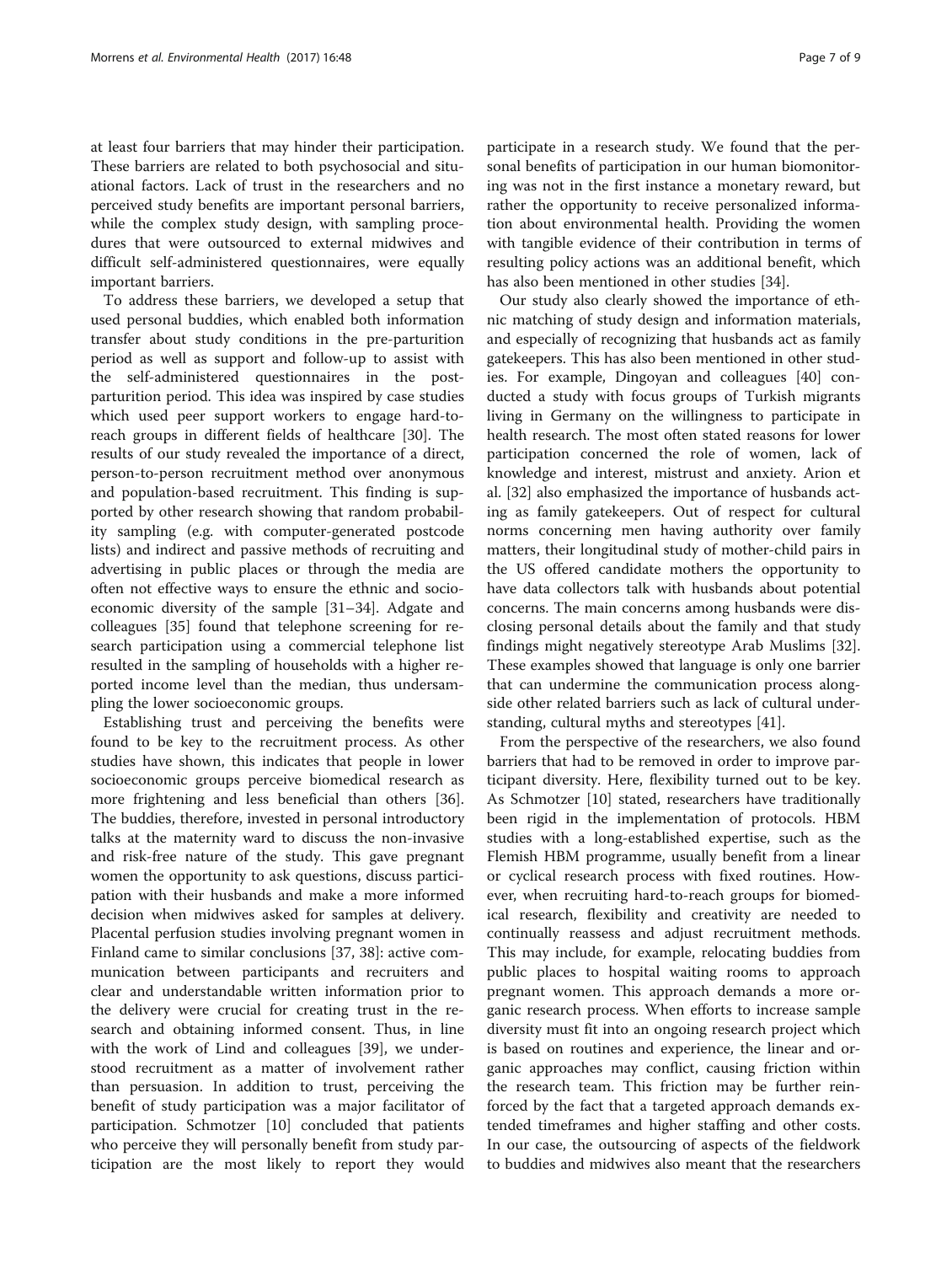<span id="page-7-0"></span>lost some control over the recruitment process, which pushed them out of their comfort zone.

If targeted recruitment efforts are to be structurally integrated into future HBM research, it is important to identify solutions that allow flexibility without jeopardizing the scientific quality of the study design. In our research process, we noticed this because our focus on relational ethics – based on empathy and reciprocity – sometimes put pressure on the traditional bioethical principles of autonomy and the privacy of participants. For example, the names and address details of participants, which are usually known only by the study nurses and carefully encrypted, now needed to be shared between study nurses and buddies in order to collect questionnaires and arrange home visits.

This structural integration of a targeted recruitment strategy could be done through the involvement of and deliberation with societal actors early in the research processes, in order to tailor study protocols to specific concerns of the target group. In this respect, investing in more social and cultural diversity in study samples aligns with what could be considered part of the broader EU approach known as Responsible Research and Innovation (RRI). RRI implies that societal actors work together during the entire research process to better align both the process and its outcomes with the values, needs and expectations of society [[42](#page-8-0)].

## Conclusions

By investing in direct, person-to-person contact with trusted buddies and supported by practical advice on cultural and linguistic sensitivity, it is possible to increase the participation rate of socially disadvantaged populations, especially of ethnic minorities, in biomedical research. Improving participant diversity, however, involves more than merely instrumentally tackling access barriers or simplifying information materials. It requires openness and flexibility in the study procedures and, above all, a different mind-set of the researchers involved, which allows study designs to better take into account the experiences and different circumstances of disadvantaged groups.

#### Abbreviations

DDE: Dichlorodiphenylethylene; FLEHS: Flemish Environmental and Health Study; HBM: Human biomonitoring; PCBs: Polychlorinated biphenyls; PSU: Primary sampling units; RRI: Responsible research and innovation; SES: Socioeconomic status

#### Acknowledgements

The Flemish Environmental and Health Studies (FLEHS) are commissioned, financed and steered by the Ministry of the Flemish Community (Department of Economics, Science and Innovation; Flemish Agency for Care and Health; and the Department of Environment, Nature and Energy). We acknowledge additional financial support from the Flemish government to invest in a targeted recruitment strategy for socially vulnerable people.

### Funding

Not applicable.

#### Availability of data and materials

The datasets generated and/or analysed during the current study are not publicly available due to privacy restrictions but are available from the corresponding author on reasonable request.

#### Authors' contributions

BM conceived, designed and implemented the study, and oversaw the writing of the manuscript. EDH helped with the design and the implementation of the study and the drafting of the manuscript. GS coordinated the human biomonitoring study and critically reviewed and revised the manuscript. DC and AC assisted with the writing and editing of the manuscript. TSN, WB and SDH provided critical input on the manuscript. VN coordinated the fieldwork for the human biomonitoring study. IL supervised the study and approved the final manuscript as submitted. All authors read and approved the final manuscript.

#### Competing interests

The authors declare that they have no competing interests.

#### Consent for publication

Not applicable

#### Ethics approval and consent to participate

This study described the recruitment process and protocols of the Flemish Environmental Health Studies which have been approved by the ethical committee of the University of Antwerp, Belgium.

#### Publisher's Note

Springer Nature remains neutral with regard to jurisdictional claims in published maps and institutional affiliations.

#### Author details

<sup>1</sup>Department of Sociology, Faculty of Social Sciences, University of Antwerp, Sint-Jacobstraat 2, 2000 Antwerp, Belgium. <sup>2</sup> Provincial Institute for Hygiene Antwerp, Belgium. <sup>3</sup> Environmental Health and Risk, VITO, Mol, Belgium.<br><sup>4</sup> Department of Biomodical Sciences, University of Antwerp, Antwerp. <sup>4</sup>Department of Biomedical Sciences, University of Antwerp, Antwerp, Belgium. <sup>5</sup>Environmental Medicine, University of Southern Denmark, Odense Denmark. <sup>6</sup>Centre for Environmental Sciences, Hasselt University, Hasselt, Belgium. <sup>7</sup> Department of Public Health & Primary Care, Leuven University, Leuven, Belgium. <sup>8</sup>Analytical, Environmental and Geo-Chemistry (AMGC), Vrije Universiteit Brussel, Brussels, Belgium. <sup>9</sup>Department of Public Health University of Ghent, Ghent, Belgium.

#### Received: 8 February 2017 Accepted: 11 May 2017 Published online: 19 May 2017

#### References

- 1. Brulle RJ, Pellow DN. Environmental justice: human health and environmental inequalities. Annu Rev Public Health. 2006;27:103–24.
- 2. Morello-Frosch R, Zuk M, Jerrett M, Shamasunder B, Kyle AD. Understanding the cumulative impacts of inequalities in environmental health: implications for policy. Health Aff. 2011;30(5):879–87.
- 3. Mitchell G, Dorling D. An environmental justice analysis of British air quality. Environ Plan A. 2003;35(5):909–29.
- 4. Hipp JR, Lakon CM. Social disparities in health: disproportionate toxicity proximity in minority communities over a decade. Health Place. 2010;16(4):674–83.
- 5. Wheeler BW, Ben-Shlomo Y. Environmental equity, air quality, socioeconomic status, and respiratory health: a linkage analysis of routine data from the health survey for England. J Epidemiol Community Health. 2005;59(11):948–54.
- 6. Gee GC, Payne-Sturges DC. Environmental health disparities: a framework integrating psychosocial and environmental concepts. Environ Health Perspect. 2004;112(17):1645–53.
- 7. World Health Organization (WHO). Environmental health inequalities in Europe. Bonn: WHO Regional Office for Europe; 2012.
- 8. Bonevski B, Randell M, Paul C, Chapman K, Twyman L, Bryant J, Brozek I, Hughes C. Reaching the hard-to-reach: a systematic review of strategies for